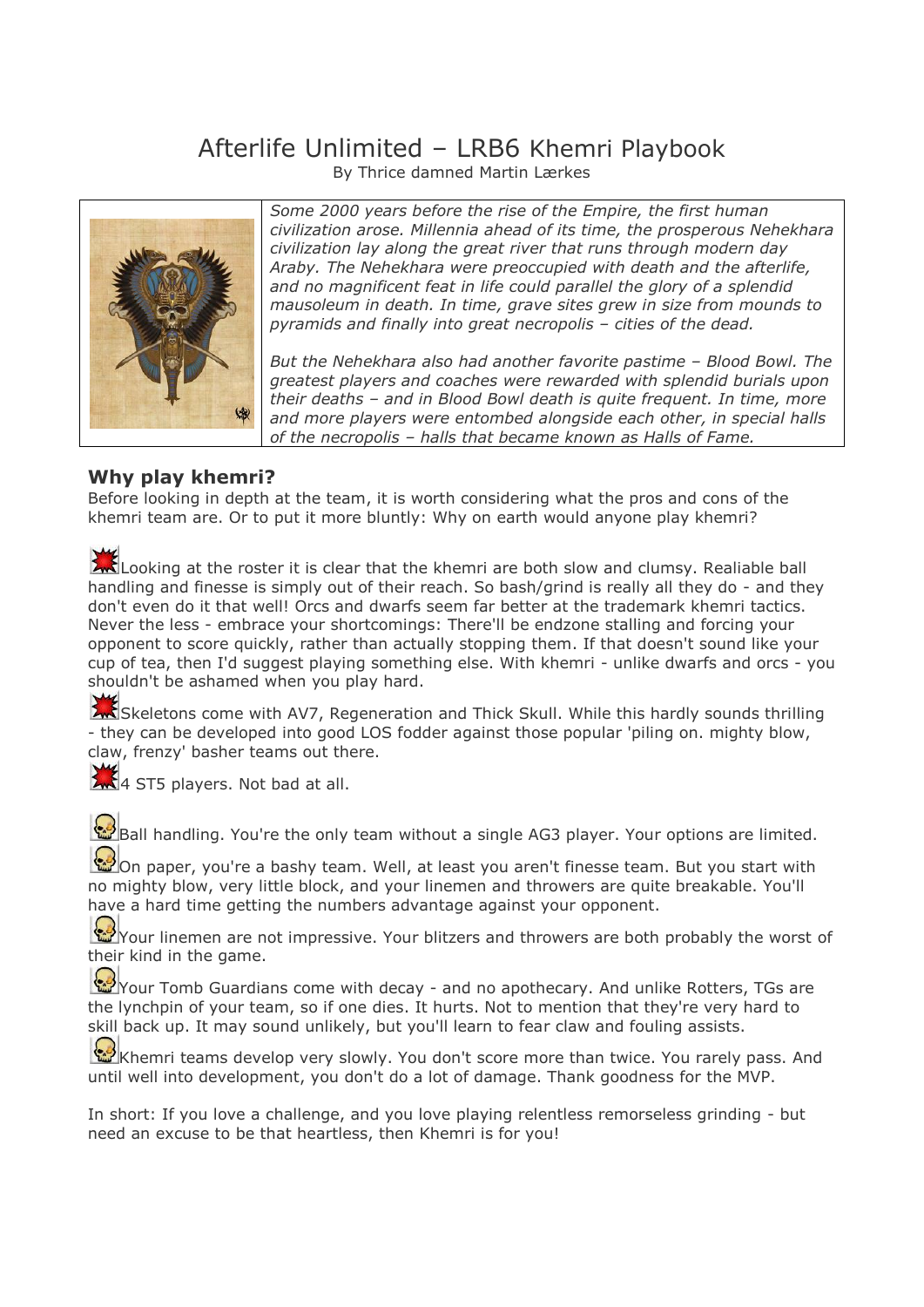# **Starting Team**

1 million in gold is not enough to get everything you need, so you'll have to start by making some tough decisions. For that reason I personally prefer starting with just 1 Thro-Ra. The one that picks up the ball should carry it over the goal line, so no need for two from the start really.

The big decision is whether to go with 3 Guardians + 2 BlitzRas, or 4 TGs and 1 B. The 4 ST5 players are nice. They just don't really do much. And they are turnover magnets. Quite frankly the extra block player is very nice to have: Your tactics revolve around blocking, blocking and blocking - and blockless blocking can really suck up your rerolls in no time. But then you'll miss the 4th Tomb Guardian, and have nothing to show for it that a norse lineman doesn't have.

| <b>Roster 1</b>  |        | <b>Roster 2</b>    |             | <b>Roster 3</b>         |             |
|------------------|--------|--------------------|-------------|-------------------------|-------------|
| 4 Tomb Guardians | 400K   | 3 Tomb Guardians   |             | 300K   4 Tomb Guardians | 400K        |
| 1 BlitzRa        | 90K    | 2 BlitzRa          | <b>180K</b> | 2 BlitzRa               | <b>180K</b> |
| 1 ThroRa         | 70K    | 1 ThroRa           |             | 70K 2 ThroRa            | 140K        |
| 5 Skeletons      | 200K L | <b>6 Skeletons</b> |             | 240K 3 Skeletons        | <b>120K</b> |
| 3 ReRolls        | 210K   | 3 ReRolls          | 210K        | 2 ReRolls               | 140K        |
| 0 Fan Factor     | 0K     | 0 Fan Factor       | 0K          | 0 Fan Factor            | 0K          |
| 970K             |        | 1000K              |             | 980K                    |             |

Version 1 has 30K spare cash, to save or to spend on coaching staff. Version 2 has an extra player and you really need 12 (heck, 14) players ASAP - because you'll only win by grinding, and you need to field 11 players for every drive in order to do that. But if you lose a bit - and khemri often do - that last Tomb Guardian could be a long way off!

Finally, the 3<sup>rd</sup> roster was suggested to me by experienced khemri coach Nestyr. Nestyr suggests that the extra speed can be a big advantage, and that it outweighs the disadvantage of playing cautiously with just 2 rerolls. After all, you have a smattering of block, and a skill reroll for the only necessary ball handling roll: The pick-up. If you do this, I'd suggest trying to skill a ThroRa on your first game, and then give him Leader.



Khemri team painted by Plasmoid and paintedfigs.com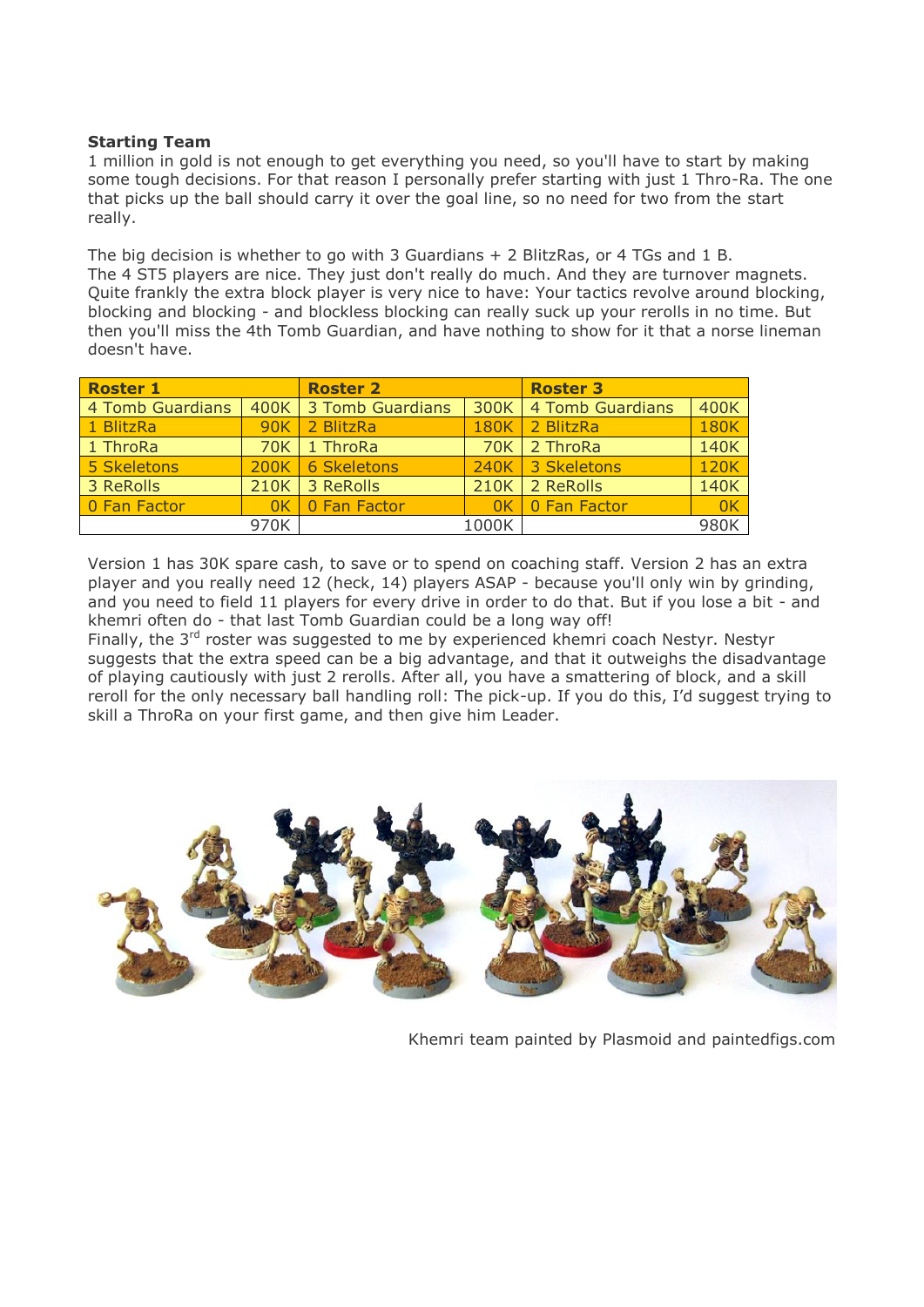#### **General Tactics**

Your TGs are your only real advantage, so be sure to maximize it. Always push knocked down opponents towards TGs, so the TGs will tie up more than one player each. If you need to push forward, then try to have each TG exert a TG and 2 blockless players. That way the opponents will either need to attract lots of assists, dodge, or throw a risky block. Many teams will have a hard time handling your TGs, so try to keep them close, but not too close. If you position them just right, your opponents should have a hard time getting the assists for a 2-dice block on any of them.

Also, remember that while fouling is tempting, it could easily cost you a player. So when you do foul - and you should - make sure you have players on the bench, make sure the target is worth fouling, and make sure you have LOTS of assists.

Speaking of fouling and TGs - let me address the most common misconception: Starting khemri is **not** a bash team. It's a control team. You don't have any way to dish out any real pain. And your linemen are squishy. So you're unlikely to end up outnumbering your opponent. Later on you could - and should - develop the ability to remove opposing players from the pitch, but that doesn't really change your tactics. They just make them a tad easier to apply. Controlling the pitch is easier against a decimated team - sure - but often you'll just have to do it with your strength advantage and careful positioning.

Think of khemri kind of like dwarfs - if anything goes wrong on your offense, then you're probably too slow to compensate. However, unlike dwarfs, things actually **are** quite likely to go wrong. Blockless, painless blocking as your only viable tactic - supported by terrible ball control - could very well go sour for you. You need to work hard to stop that from happening.

So you need to play a tight controlled game. Don't take any unnecessary risk - and your positioning will be very important. Don't GFI unless you have to. And don't get cute with the ball. Pick it up, and hang on to it until turn 8 - or until you absolutely have to do something with it. The pick-up is the most risky point of your offensive drive - treat it as such! Keep lots of players close for that first pick-up. Half your team is not overkill. You don't need to be anywhere until turn 8 comes around, so don't send recievers into your opponents half, when you both know you won't be using them.

All that being said. Some opponents are convinced that you cannot make a 4+. Especially if you're playing conservatively anyway. Don't close your eyes to those 4+ rolls during the game that will reap a massive reward. 4+ with a reroll works 75% of the time.

In the end: If something goes wrong, consider your league rules: If ties are worth anything, then you should at least consider playing for the tie.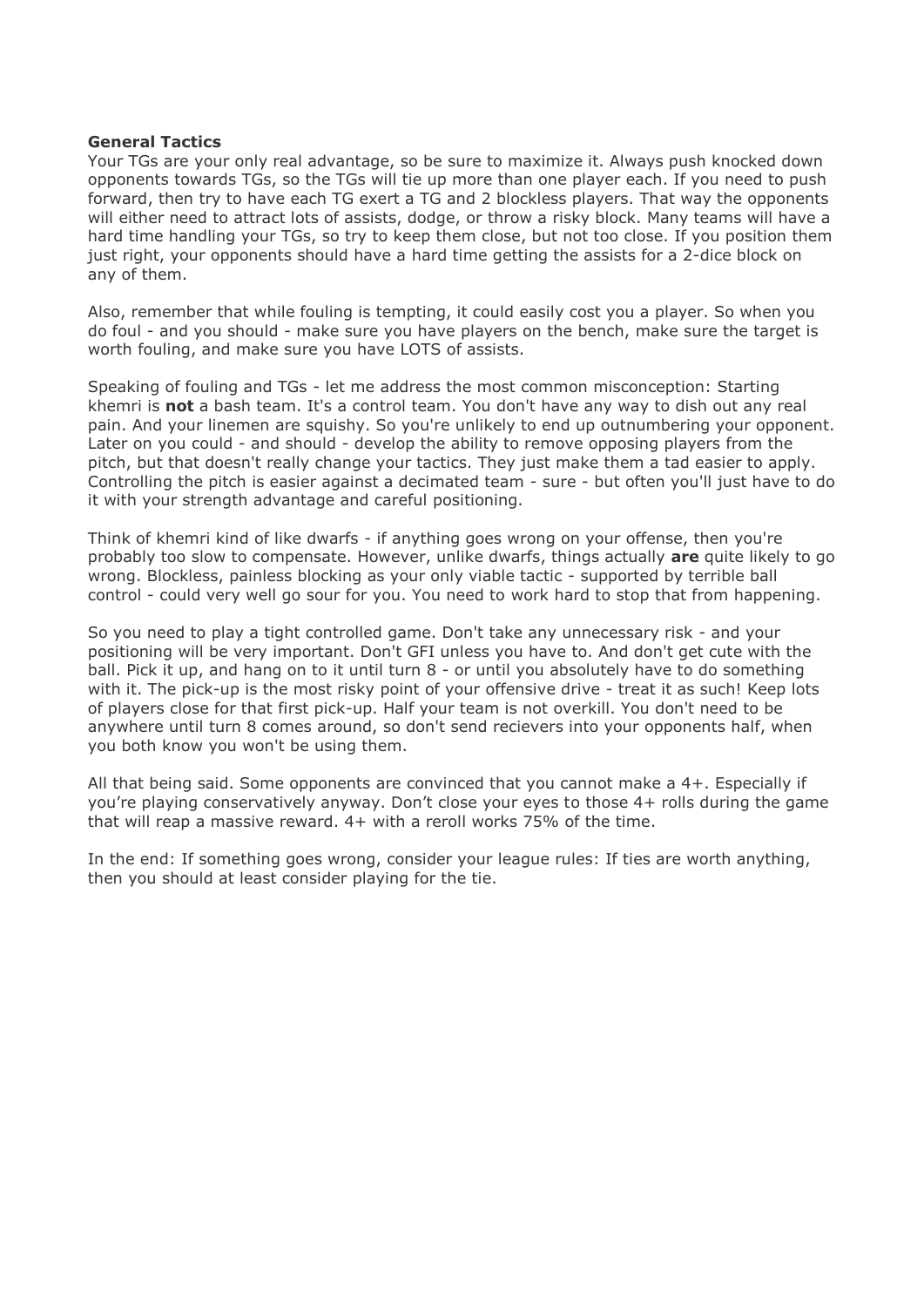#### **Tactics - the 2-1 Grind**

So far I've just implied it, but I'd better state it up front: You really only have one solid option: The infamous 2-1 grind. The basic premise is simple: You don't really care if your opponent scores, as long as he scores early. That gives you 2 looong drives, hopefully a 7 turn drive and an 8 turn drive, where you never let go of the ball, and don't score until turn 8. Final result: 2- 1. Yay.

First decision comes if you win the coin toss: Kick or Recieve. Most teams will recieve, and against really brutal bashy teams you probably should too, but there's an advantage to kicking instead. If your opponent scores early, or if you force him to do so, then you can have your first long grind. Hopefully you'll cause lots of damage, and at half time your opponent will only have 1 chance to roll for KO recovery! If you recieve, he'll get 2 chances - 1 at your score, 1 at half time, then one more if he manages to score! If you opted to kick first and managed to tie 1-1 at half time, then half of the KOs you inflicted might as well have been badly hurts! They won't be back until it's too late. Muhahahaaaaa.

Whether you go first or your opponent does, you need to consider whether he can One-Turn-Score on you or not. If he can, you have to do your utmost to whack any player who is useful in an OTS attempt. If he succeeds, then you're very unlikely to win. Oh, come to think of it an opposing kicker is also high on your must-hurt list.

Ah well. On your opponents hopefully only offense, you need him to score quickly. And he knows this. So you should know that he knows this. (Confused  $\bigcirc$ )He'll probably want to delay scoring as long as possible. Quick finesse teams can dance around near your endzone forever especially if you don't come after them! Naturally - taking the ball away from him and scoring a defensive touchdown would be sweet. But even if you knock the ball loose, grabbing a free ball and escaping with it is really not your strong suit. So your very real second objective is to force the TD.

Pateintly hunting the ball or trying slim shots at a sack probably isn't your best option. At the very least you'll need to consider how likely you are to succeed against the likely loss of a turn (and a team reroll) every time you fail. A khemri team that gets into a scrum over the ball on defense, only to be scored on a few turns later is most likely a khemri team that won't have time to equalize in the same half! (And as stated earlier, if this happens, you need to know whether a tie is worth it for you. Because over-extending for a 2, 3 or even 4 turn score could very well get you scored on again - in which case the game can not be salvaged.

Quite often, your best bet is to trap some players and kick the living snot out of them. Let your opponent know that if he doesn't score now, 3 players will be mighty blow blocked, one will be crowd surfed and the most valuable one will get fouled hard (if you have replacements on the bench).  $\mathbf{\mathbb{C}}$ 

Don't get suckered by offensive threats/decoys - if he knows the 2-1 grind, he won't use them. Don't commit lots of players to covering them. It'll just mean his cage will have no problem repelling your remaining few players.

Once he scores, it is time for your offense. The order of the day is simple: Score on your 8th turn. Advance steadily, but no reason to get there ahead of time. And cause as much damage as you can while doing so. Don't jeopardize the ball. maintain your cage. And remember that on turn 8, you don't want to be forced to do a 4+ dodge, so you'll want to avoid getting into 2 (or more) TZs with the ball carrier.

If your opponent knows the 2-1 grind, he'll likely ignore any fake offensive threats you're setting up. He'll know you won't score early, and play accordingly. That's when things get really interesting. Either way - Don't chicken out. This is what you do - so be heartless.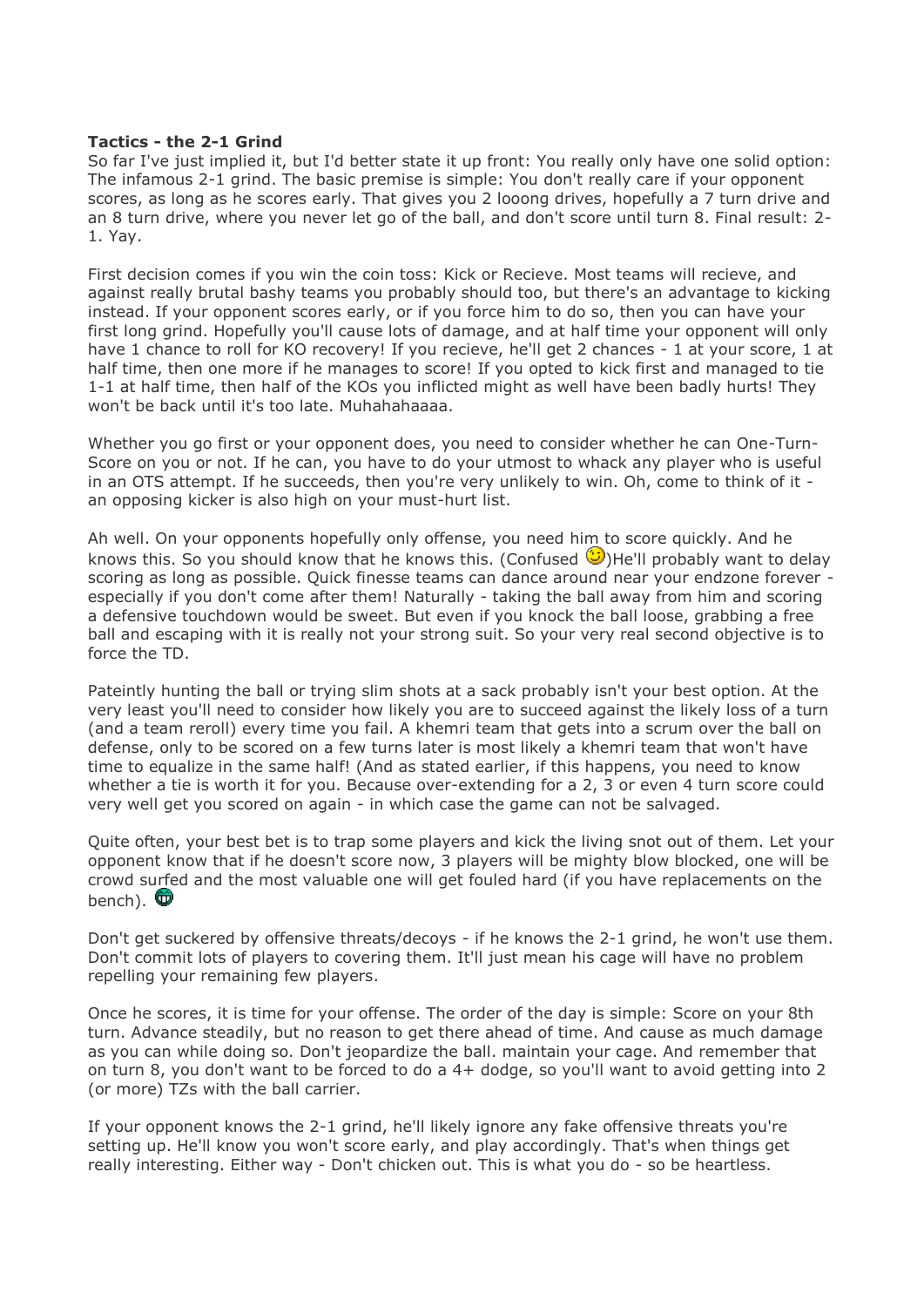#### **Tactics offense**

In my experience, opponents will try to railroad you towards the sideline. Letting you advance a bit only to halt your advance next turn. Also, when the cage really moves, the Tomb Guardians can be left behind. That's when your opponents will pounce. So don't go fast unless you have to. Or sprint, then stop, allowing your TGs to catch up.

In fact, it may just be me, but I've found that due to both of the above, my khemri team often moves in a distinctive zig-zag. 4 square forward and towards the sidelines. Then a no-advance shift back towards both the middle and the TGs.

Be aware that a standard x-cage is probably no good for you. You often need a larger and looser formation. If an opponent manages to blitz a corner off your cage and exert a TZ on your ball carrier, you're unlikely to try the 4+ dodge, so you'll need your blitz, most likely meaning that you won't go anywhere this turn. A  $2<sup>nd</sup>$  man inside the cage might also help with this.

On a completely different note, picking up with AG1 isn't that much harder than with AG2. Against an opponent who can attack reliably inside the cage it just might be your only option. Or if you're trying to skill up a Tomb Guardian and you're feeling cheeky.

#### **Tactics - defense**

Khemri defense has been all but completely covered above. But it needs to be said, that you have to consider where you stick your TGs. On the defensive LOS, some teams will have a hard time handling them. But they'll likely break into your backfield and score without causing any damage. Perhaps that is what you want  $\mathbb{C}$ 

But TGs often do well in the 2nd line of defense. Weak teams will have hard time getting past them when assists aren't readily available. And bashy teams won't be able to just tear them down with guard - pinning them for several turns, or destroying them with claw and fouls.

One last thing: If you happen to successfully steal the ball from the opposing team, then check the turn count. Sometimes the best thing to do is to just hang on to the ball until the time runs out. If you try to score with too little time left, then you're likely to overextend and cough up the ball for a late score by the opposition. That's the absolute nightmare outcome for khemri!



**Khemri team painted by Urb**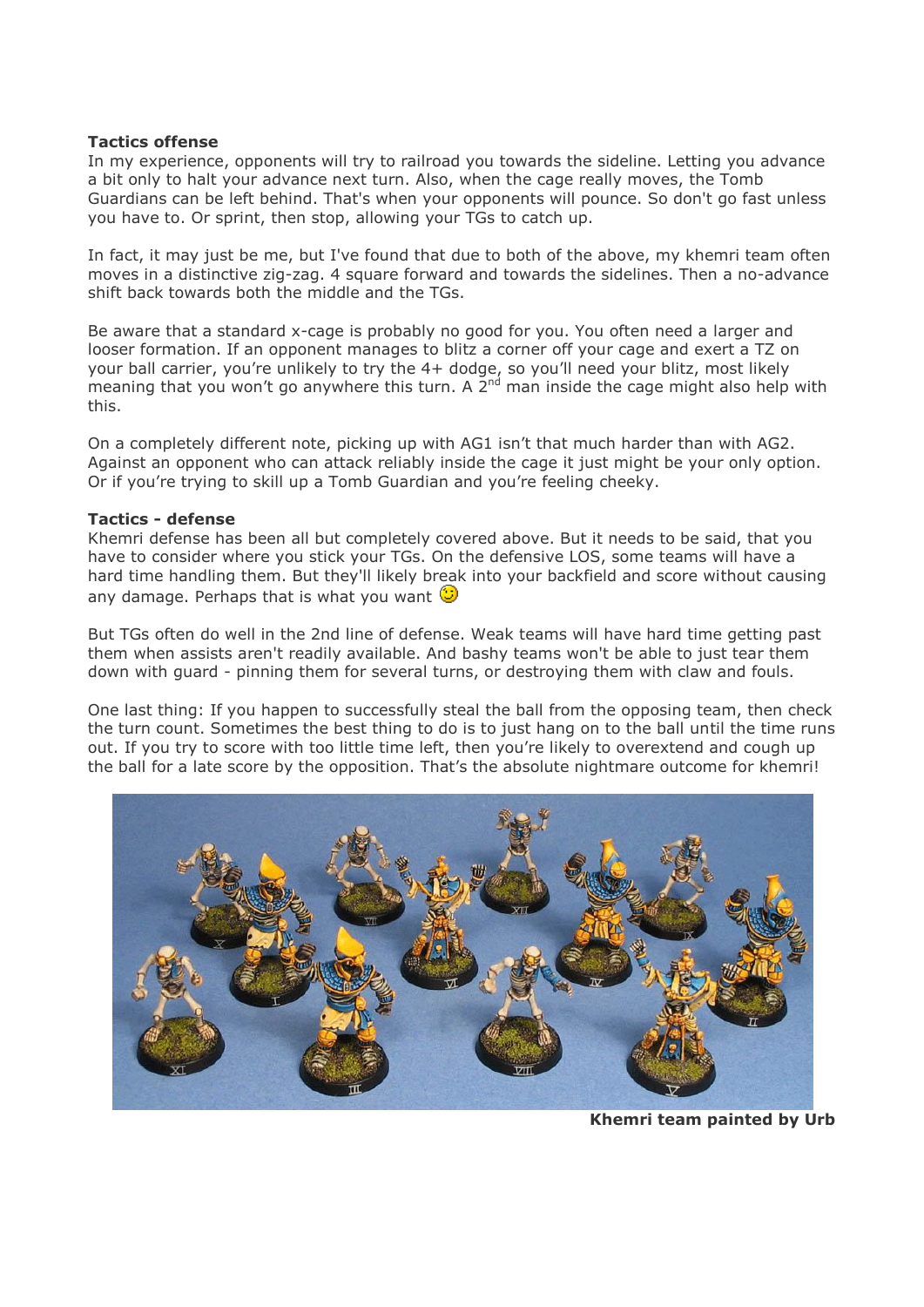#### **Team development**

Keep your team value slim - an opponent with a wizard or certain star players (like Eldril, a chainsaw or a bomb) will be very hard to handle for you. On the other hand, you need a reasonably deep bench, so you can have 11 players for the entire game.

#### I recommend a 14 man roster.

I also, controversially, suggest that you should at least consider going without 2 ThroRas. On the other hand, if you know you'd take MA+ on a skellie, then you might as well take the 2nd ThroRa. Just remember that it has AV7 and no thick skull, so it will be a target. Finally, when your blocking stability increases with skilled linemen and hopefully TGs, you could trim your TV by 'firing' a Team Reroll.

4 things really make a khemri team click: An AG+ ball carrier. A blodge ball carrier. ST increases (not so much on the TGs as on everyone else), and lots of guard on doubles. Two of those will make your team respected. Three or four will make it feared.

The first turn pick-up and the potential last turn desperate maneuver will benefit greatly from AG3. If a ThroRa rolls your first AG+, take it and don't look back. Reliable ball handling is so crucial in fact, that if a skeleton rolls your first AG3, you should at least consider taking it. The ThroRas can then be neat replacement blitzers with block and tackle. If AG3 happens to land on a BlitzRa, I highly recommend turning him into your primary ball carrier. There are even some surprisingly useful ST-skills for a ball carrier. Stand Firm has proven invaluable to me, when I had to go near the sidelines. Juggernaut can also help. Other than that, sure hands is great. And both fend and kick-off return are at least worth considering (didn't take either one myself). Also, as your AG3 player scores, hopefully he'll get enough skill rolls to eventually get Dodge. Heck, if nobody gets the AG, and a BlitzRa rolls doubles, I might seriously considet him as a long shot candidate for Dodge, Sure Hands, Break Tackle (and Stand Firm).

Khemri need a blodger (with sure hands) in the cage. Sometimes the cage will crumble. Sometimes opposing teams have a specialist that will go right throuh the cage. You need a shot at hanging on to the ball until you can recover.

As for ST and guard - your main advantage is your strength. Some teams will have a hard time handling that. Buff it significantly, and you'll get really hard to handle. It's simple synergy.

# **The Positions - development**

**Linemen:** You'll need a smattering of block to stabilize your blocking game. Guard on doubles. But don't get all excited as these guys probably won't get to 2 skills. If you do, fend is your best bet. These guys just need to hold their own for as long as possible and 'blend' (Block-Fend) will really help them do that. If your TGs are fortunate enough to get some block, you could go fend-first on a few skellies.

Wrestle will also give you blocking stability, but I often find that I'd rather have my skellies standing than prone.

Perhaps just one, to compensate for the fact that not many players will have the time to take tackle.

Oh yeah. A dirty player will come in handy. So could kick, but that could be taken by a ThroRa.

**ThroRas:** ThroRas are the most likely ball carriers. Block and Kick-off Return is probably the way to go. Dodge on doubles. Seriously. You need a blodger with the ball inside your cage to stand a chance. Leader is also great for keeping your TV low.

It is surprising how important Sure Hands is when it comes to raking in random or planned